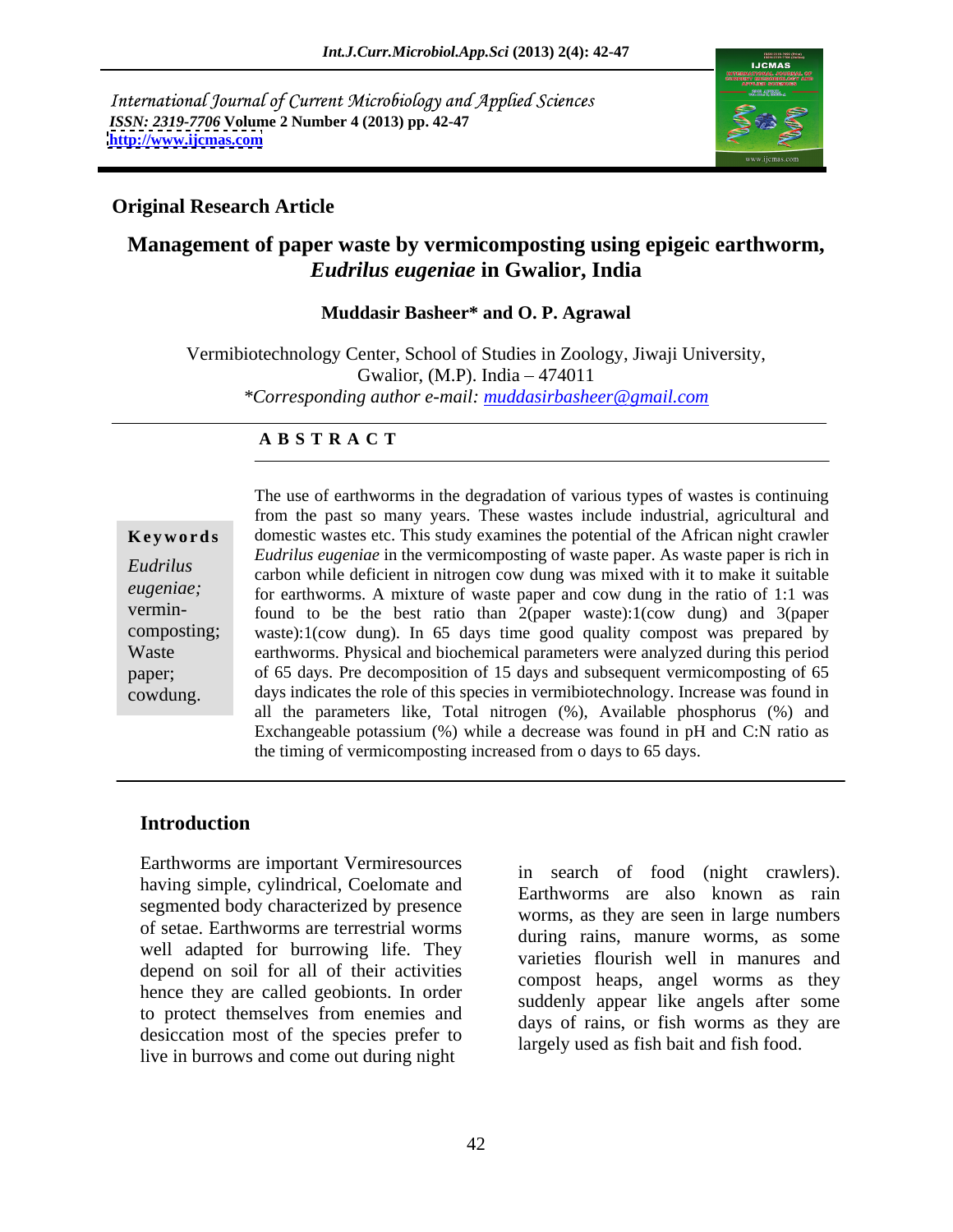Earthworms play a significant eco- recommended Hartenstein and Bisesi, functional role in soil ecosystem by 1988; Van Gestel et al., 1992; Dominguez affecting physical, chemical and biological and Edwards, 1997. The importance of the properties of the soil. Earthworms have earthworms in waste management, dynamic potentials and can do wonderful environmental conservation, organic jobs for man and biosphere. The potentials farming and sustainable agriculture has of earthworms have been proved in been highlighted by several workers decomposition of waste materials. Many (Senapati, 1992; Bhawalkar, 1993; organic by-products of agricultural Ghatnekar *et al.,* 1998; Talashikar and production and processing industries are Powar, 199). currently seen as .waste' and thus become potential environmental hazards. A portion of this waste is currently reused, recycled or reprocessed: however a majority of it is activity and diversity (Fracchia et al., disposed off in Landfills (anaerobic 2006; Lazcano et al., 2008) and lead to composting), which is a matter of concern rapid degradation of waste and recovery of due to many factors including cost and nutrients. World paper industry has been environmental issue. Due to ill effects of registering a growth rate of 2.8% per modern technologies and un-sustainable annum. More landfill space will be developments, the importance of eco-required for dumping the toxic organic friendly technologies is now stressed sludge generated by this industry. It has upon. been observed that although paper sludge

The potential of earthworms in soil processing due to their burrowing nature and composting of organic matter has been *al.*, 2010). realized and simple appropriate vermiculture biotechnology has been developed which may solve the problems and gut enzymes, as well as microflora of waste processing and management to a present in the waste, are involved in large extent. The paper mill industries decomposition , Kavian and Ghatneker, form an important part of the economy in 1991. Enhanced organic matter many countries. These industries generate decomposition in the presence of a large volume of solid wastes. Also earthworms has been reported,<br>educational institutions generate a bulk Surivanayanam et al. (2010) carried out a educational institutions generate a bulk Suriyanayanam *et al*., (2010) carried out a amount of waste paper. These wastes are study and reported that paper sludge can usually incinerated or disposed in landfills. be used as a good bulking agent or good These methods of disposal leads to loss of source of carbon in composting. Sludges nutrients in the soil and cause from paper mill industries can not be used

Applied use of earthworms in the wastes, crop residues, and industrial refuse to produce vermicompost, has been

recommended Hartenstein and Bisesi, 1988; Van Gestel *et al*., 1992; Dominguez earthworms in waste management, environmental conservation, organic  $(Senapati, 1992;$ 

Powar, 199).<br>The worms actually enhance microbial activity and diversity (Fracchia *et al*., 2006; Lazcano *et al*., 2008) and lead to registering a growth rate of 2.8% per is a good source of organic carbon, this sludge cannot be applied directly to fields as it is deficient in other nutrients (Kaur *et al*., 2010).

environmental problems. as a feeding material of epigeic breakdown of a wide range of organic they need to be mixed with other nitrogen residues, including sewage sludge, animal rich organic wastes to provide nutrients The microflora in the intestine of worms 1991. Enhanced organic matter decomposition in the presence of earthworms has been reported, earthworms (Butt, 1993; Elvira *et al* ., 1995; Gratelly *et al*., 1996). Therefore (Butt, 1993).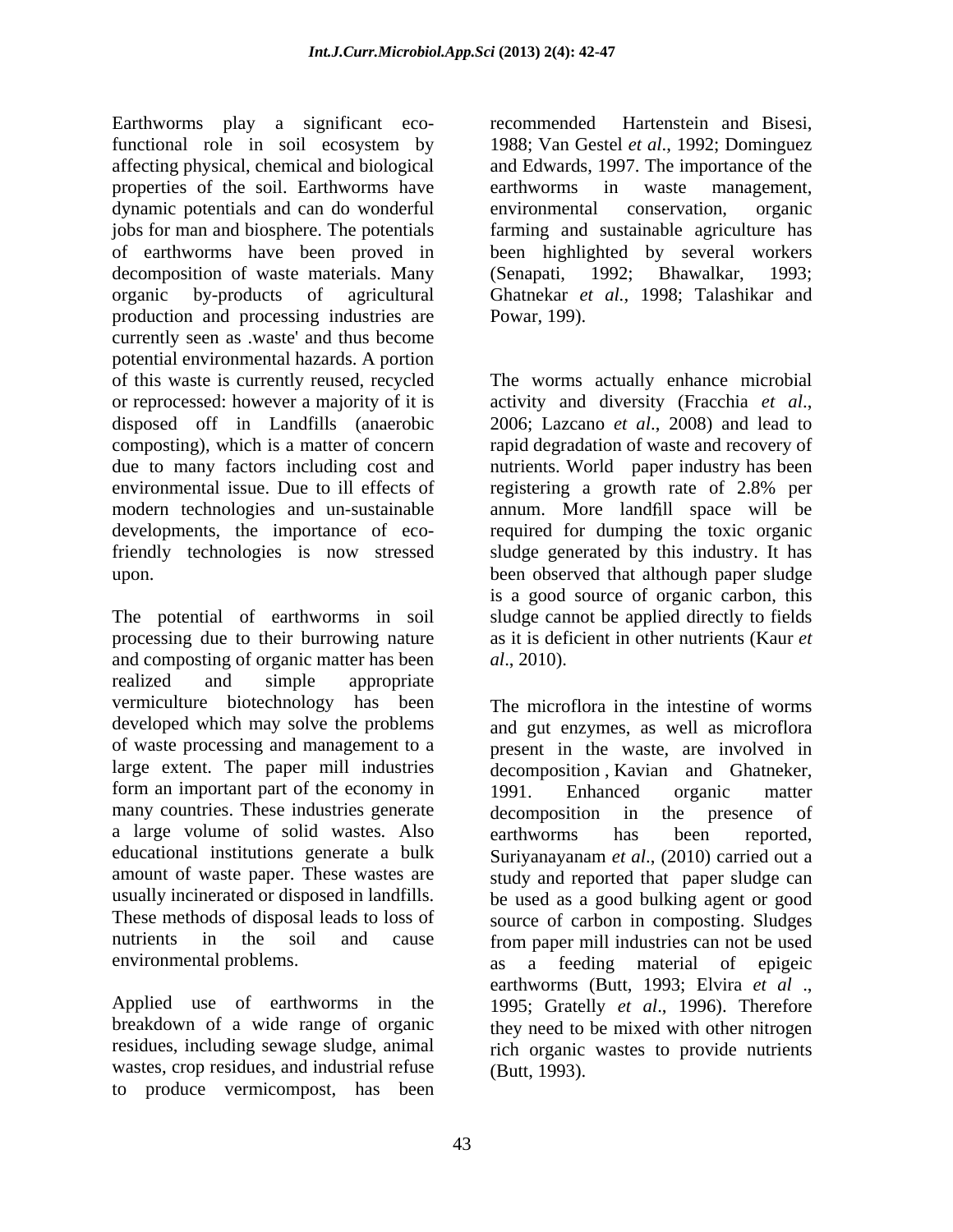## **Collection of material**

The cattle dung (10 days old) was procured from nearby dairy farm. The paper waste was procured from the S.O.S dung and shredded paper. 25 adult,<br>in Zoology. Jiwaii University Gwalior. mature, clitellate worms were taken from in Zoology, Jiwaji University Gwalior. The paper waste was procured office and shredded before using by means of a paper

Earthworms (*Eudrilus eugeniae*) were procured from vermicomposting center, located in charak Udhyan of Jiwaji University, Gwalior. For the present study, separate vermi-bed was made using ten order to check the various para days (10 days) old cattle dung for mass are necessary for the survival days (10 days) old cattle dung for mass and necessary for the survival and culture of *Eudrilus eugeniae*. The culture was constantly monitored throughout the setup was maintained for 65 days the verticon of study with time by time spraying finely granular vermicompost period of study with time by time spraying finely granular vermicompost was of water. Mature clitellate worms for experimental purpose were taken from this stock culture.

Two sets of experiments were conducted total Nitrogen, available Phosphorus,<br>in the present study.<br>exchangeable Potassium, as per the in the present study. exchangeable Potassium,

measurement was filled with a mixture (3 Bharadwai, 2004; Wantanabe and kg) of dung and shredded paper, it was daily sprinkled with water so that it gets decomposed. Also this waste was turned up and down for proper aeration and

**Materials and Methods** decomposition.This experiment continued for 15 days.

# **Composting experiment**

moisture content of the medium was In this study plastic container was filled maintained at about 60%.-70% and the various research laboratories of the released on the top of the containers of all Department. The procured paper was the three experimental containers. The shredder. vermicompost hut located in charak **Collection of animals** predators and rain during the months of In this study plastic container was filled with the pre-decomposed mixture of cow dung and shredded paper. mature, clitellate worms were taken from the stock culture and were uniformly experiments were conducted inside the udhyan garden of Jiwaji university, Gwalior, in order to avoid the danger of July and September.

> The containers were covered by mesh garden cloth and were observed daily in order to check the various parameters necessary for the survival and reproduction of earthworms.This whole setup was maintained for 65 days till the finely granular vermicompost was prepared.

**Experimental Setup** material was analysed for different **Pre-decomposition experiment** Marwaha, 1980) as well as for earthworm A ceramic tank of  $45x30x15$  cm loss of organic substrate (Tripathi, and During the composting process the physico-chemical attributes such as pH, total Nitrogen, available Phosphorus, exchangeable Potassium, as per the methods suggested by other workers (Piper, 1996; Jackson, 1973; Ishwaran and number, cocoon production and weight loss of organic substrate (Tripathi, and Bharadwaj,2004; Wantanabe and Tsukamato 1976). During the course of investigation, the samples were examined at periodic intervals after 30 and 65 days of vermicomposting.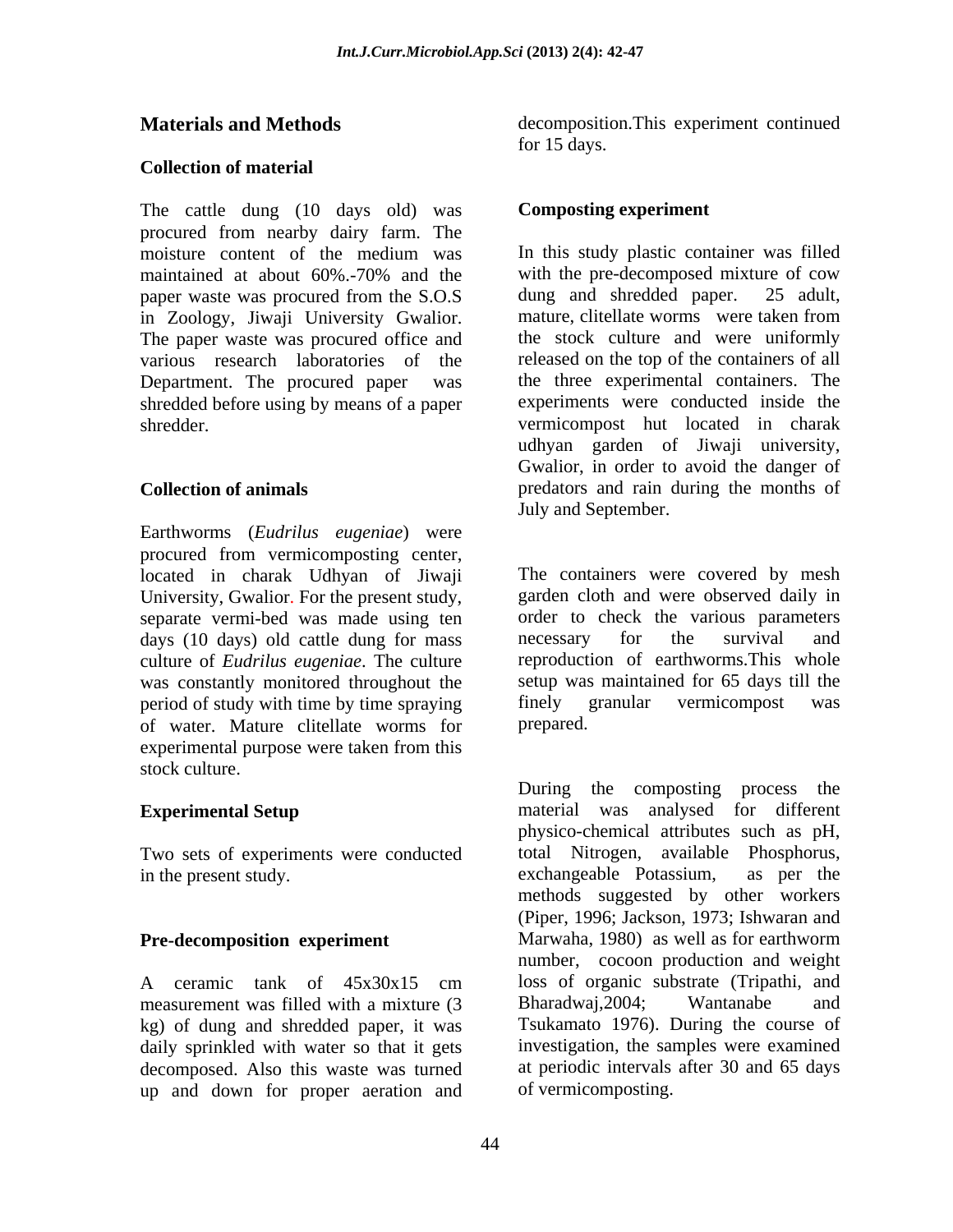# **Results and Discussion**

Paper waste material is characterized with high values of pH, organic carbon. However, other nutrient such as total nitrogen available phosphorus and exchangeable potassium were found in After 65 days of Vermicomposting there is<br>very trace amounts. The process of about 8.75% decline found in pH, 82.23% very trace amounts. The process of vermicomposting activity significantly modified the physical and chemical properties of paper waste material that can be an important tool for organic farming. It is indicated in Table.1 that during sludge. The increase in earthworm vermicomposting the pH declines (from 8 population might be related with the to 7.3) with the advancement of vermicomposting period (from 0 to 65 advanced above) and days)  $\frac{2000}{2000}$ .

It might be on account of high mineralization of nitrogen and phosphorus into nitrates/nitrites and ortho-phosphate.

After 65 days of Vermicomposting there is about 8.75% decline found in pH, 82.23% in C:N ratio. These data are also supported by Elvira *et al*., (1998) who observed 20 to 42% loss of carbon as CO2 during vermicomposting of paper mill and dairy sludge. The increase in earthworm population might be related with the decrease in C: N ratio with the advancement of time (Ndegwa *et al.,* 2000).

| Table .1 Effect<br>- chemical parameters of<br>, as ce |
|--------------------------------------------------------|
|--------------------------------------------------------|

| S. NO. | Parameters                 |                  | Duration of Vermicomposting |        |
|--------|----------------------------|------------------|-----------------------------|--------|
|        |                            | 0 day            | 30 day                      | 65 day |
|        |                            |                  |                             |        |
|        | Total nitrogen (%)         | 0.15             | $\sim$<br>0.23              | 0.36   |
|        | Available phosphorus (%)   | 0.78             | 0.95                        | 18     |
|        | Exchangeable potassium (%) | 0.090            | 0.132                       |        |
|        | $\cup$ : N ratio           | 30 O.<br>ر . ں ر | 16.46                       | 5.49   |

**Table.2** Impact of composting period on earthworm number, biomass and cocoon production

| Type of<br>Waste |        | <b>Earthworm Number</b> |       | Body Weight (gm) |       | <b>Cocoon Production</b> |                                                               |
|------------------|--------|-------------------------|-------|------------------|-------|--------------------------|---------------------------------------------------------------|
|                  | 0 Days |                         |       |                  |       |                          | 30 Days 65 Days 0 Days 30 Days 65 Days 0 Days 30 Days 65 Days |
| Paper<br>waste   |        |                         | 33.75 | 38.23            | 55.75 |                          |                                                               |

### **Table.3** Impact of vermicomposting on weight loss of organic substrate

| no.<br><b>Type of Waste</b> | Initial weight of | l weight of<br>Hinal | during<br>LOSS |
|-----------------------------|-------------------|----------------------|----------------|
|                             | Substrate(gm)     | Vermicompost(gm)     | vermicomposi   |
| ∽<br>Paper waste            | 3000gm            | 1350gm               | ັັ             |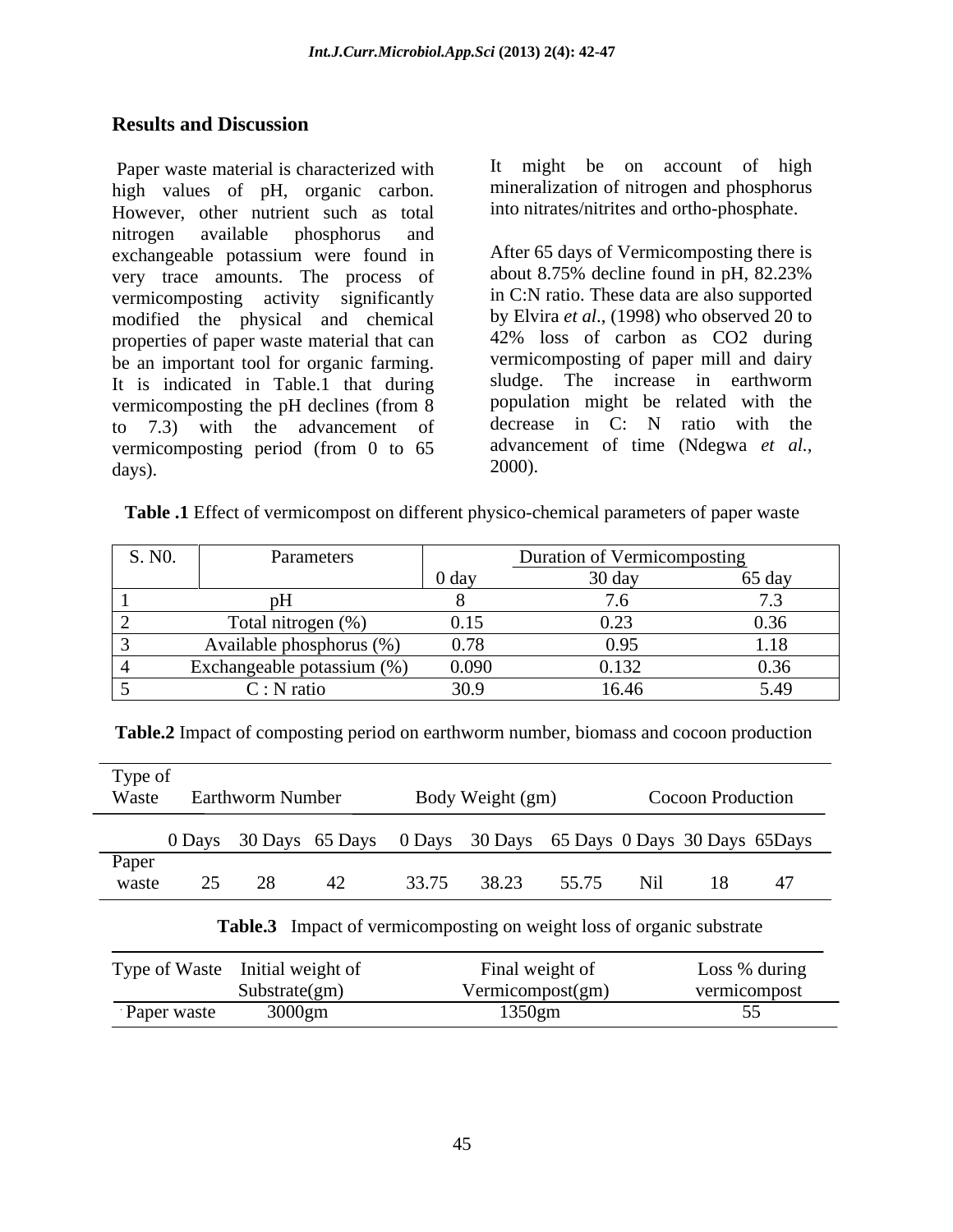It is clearly evident from the result of Butt, K. R., 1993. Utilization of solid Table 1 that the values of total nitrogen, available phosphorus and exchangeable potassium increased over 65 days of vermicomposting. Lowest values of total nitrogen (0.15%), available phosphorus Dominguez, J., and Edward, C. A. 1997. (0.78%) and exchangeable potassium (0.090%) were found in control (0day). Moreover, as the time period increases during vermicomposting, these parameters also increases and their maximum values Elvira, C., J. Dominguez, L. Sampedro i.e. total nitrogen (0.36%), available phosphorus (1.18%) and exchangeable potassium (0.22%) were obtained after 65 days of vermicomposting. Gunadi and Elvira, C., L. Sampedro, E, Benitez and Edwards, (2002) also carried out a study and demonstrated that after six months of sludges from paper mill and dairy vermicomposting, the nitrogen content in the end product was high. The data shown in table 2 clearly indicates that there was 211. no mortality of worms in the Garg, P., A. Gupta and Satya, S. 2006. predecomposed paper waste. Garg *et al.,* (2006) while working growth and waste using *Eisenia foetida:* A reproduction of *E. foetida* in animal wastes also opined that precomposting is very (97):391 395. essential to avoid the mortality of worms. the changes in biomass and cocoon production were also noted by Suthar , 2007 and attributed the cause of biotechnology, Ecotechnology for difference in substrate composting quality.

Table.3 clearly indicates that Gratelly, P., E. Benitez, C. Elvira, A. Polo vermibiotechnology reduces the amount of waste and also improes the nutrient content of the product (vermicompost) to using vermicomposting. In: be used as a biofertilizer in agricultural Bodriguez-Barrueco, C. (Ed.), practices. Weight loss in case of paper waste was found to be 55%. The Netherlands. pp. 341-343.

Bhawalkar, U.S., 1993. Turning Garbage fecundity and survival of *Eisenia*<br>into Gold An Introduction to *foetida* (Savigny) (Lumbricidae). Vermiculture Biotechnology. Pedobiol. (31):199-209.

- paper mill sludge andspent brewery yeast as a food for soil-dwelling earthworms. Bioresource Tech. 44: 105-107.
- Effect of stocking rate and moisture content on the growth and maturation of *Eiseniaandrei* (Oligochaeta) in pig manure. Soil. Biol. Biochem. 743-746.
- and Mato, S. 1995. Vermicomposting from the paper pulp industry.Biocycle.36: 62-63.
- Nogales, R. 1998. Vermicomposting of sludges from paper mill and dairy industries with *Eisenia andrei*: a pilot scale study. Biores. Technol. 63:205- 211.
- Vermicomposting of different types of comparative study. Biores. Technol. (97):391 395.
- Ghatnekar, S.D., F.K. Mahavash and Ghatnegar, G.S. 1998. Management of solid waste through vermiculture biotechnology, Ecotechnology for pollution control and Environmental Management. pp 58- 67.
- and Nogales, R. 1996. Stabilization of sludges from a dairy processing plant using vermicomposting. In: Rodriguez-Barrueco, Fertilizers and Environment, Kluwer,
- **References**  effect of multiple application of into Gold. An Introduction to *foetida* (Savigny) (Lumbricidae). Gunadi, B., and Edwards, C.A. 2002. The different organic waste on the growth fecundity and survival of *Eisenia foetida* (Savigny) (Lumbricidae). Pedobiol. (31):199-209.
	- Bhawalkar Earthworm Research Hartenstein, R., and Bisesi, M. S. 1988. Institute, Pune. **Institute**, Pune. Hartenstein, R., and Bisesi, M. S. 1988. Use of earthworm biotechnology for